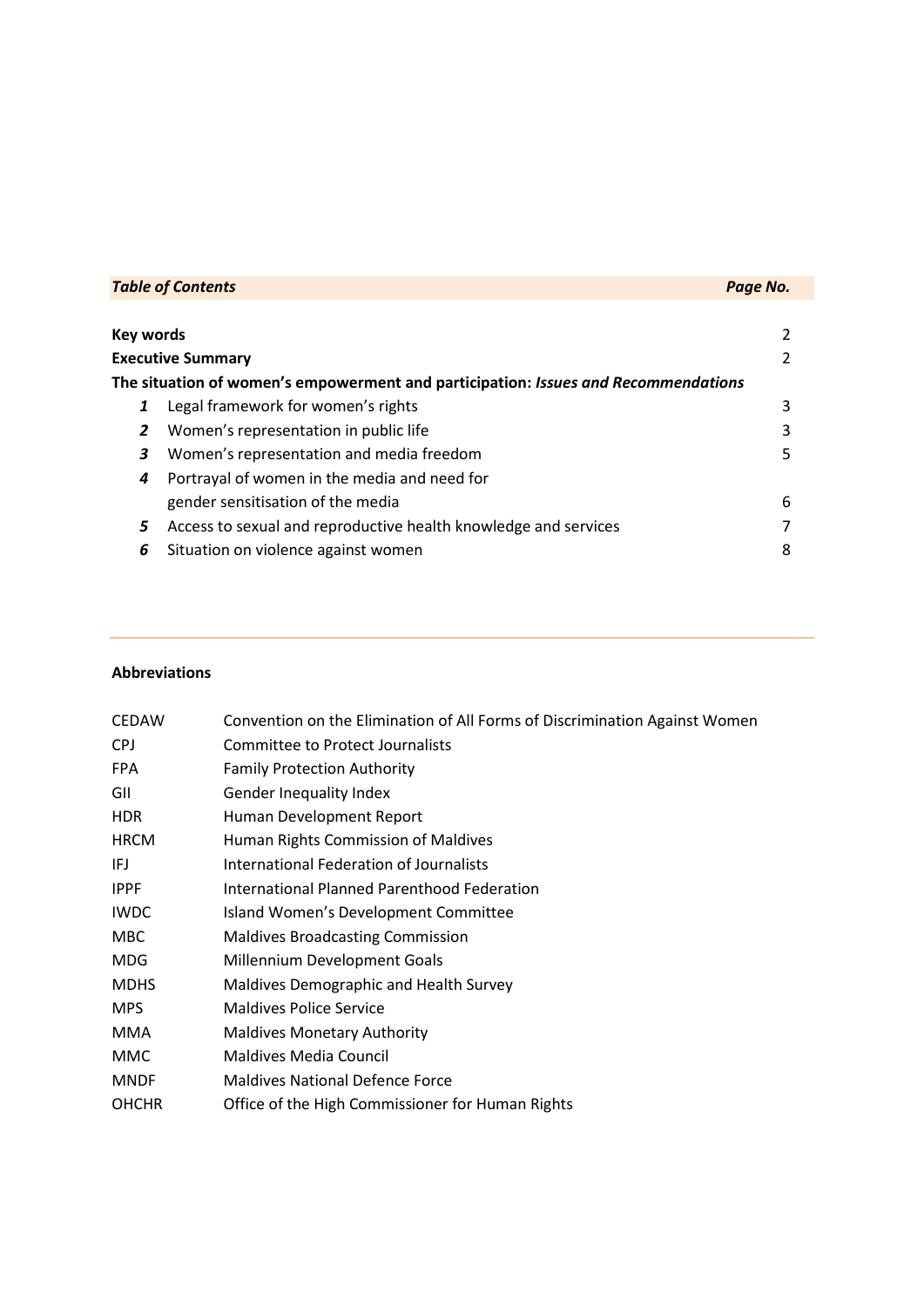*Key words* :

*women's rights, women's representation in public life, participation, empowerment, media, sexual and reproductive rights, violence against women, unsafe abortion, quotas for women, CEDAW*

#### **Executive Summary**

The 2014 Maldives Human Development Report stated that the country has a Gender Inequality Index of 0.243, further observing that "structural and practical barriers limit the participation of Maldivian women in public life."<sup>1</sup>

Therefore, to strengthen the legal framework for women's rights, several developments are necessary. These include the removal of the blanket reservation on Article 16 of CEDAW, the effective implementation of the existing Domestic Violence Prevention Act and the ratification of the draft Gender Equality Law.

The situation of women's representation in public office is particularly weak in the Maldives, with 5.8% representation of women in the legislature, 4.8% in the judiciary and 5.4% in local government. The empowerment of IWDCs through the decentralisation process remains unrealised. Women's representation in the civil service is high although not among the senior and higher paid positions. Serious gender disparity exists in the uniformed services with no women in the most senior ranks. Nevertheless, a few examples show the potential for positive outcomes when women are well represented in key leadership positions.

Women's participation in the media is significant although largely absent in leadership positions. Challenges to media freedoms have seen the country fall 51 places in the Press Freedom Index. Media personnel regardless of gender currently operate in an environment marred by fear. The disappearance of a journalist on 8 August 2014 has seen the situation deteriorate to a hitherto unprecedented level. The stereotyping of women in the media is highly problematic, with victimblaming a worrying trend.

The prevailing situation on access to sexual and reproductive health information, education and services is inadequate for the requirements of a growing youth population leading young women and girls vulnerable to unintended pregnancy in a punitive legislative environment that severely discriminates against women. Socio-cultural factors, religious beliefs, attitudes and practices hinder progress in achieving sexual and reproductive health and rights for women.

# $\omega$   $\infty$   $\infty$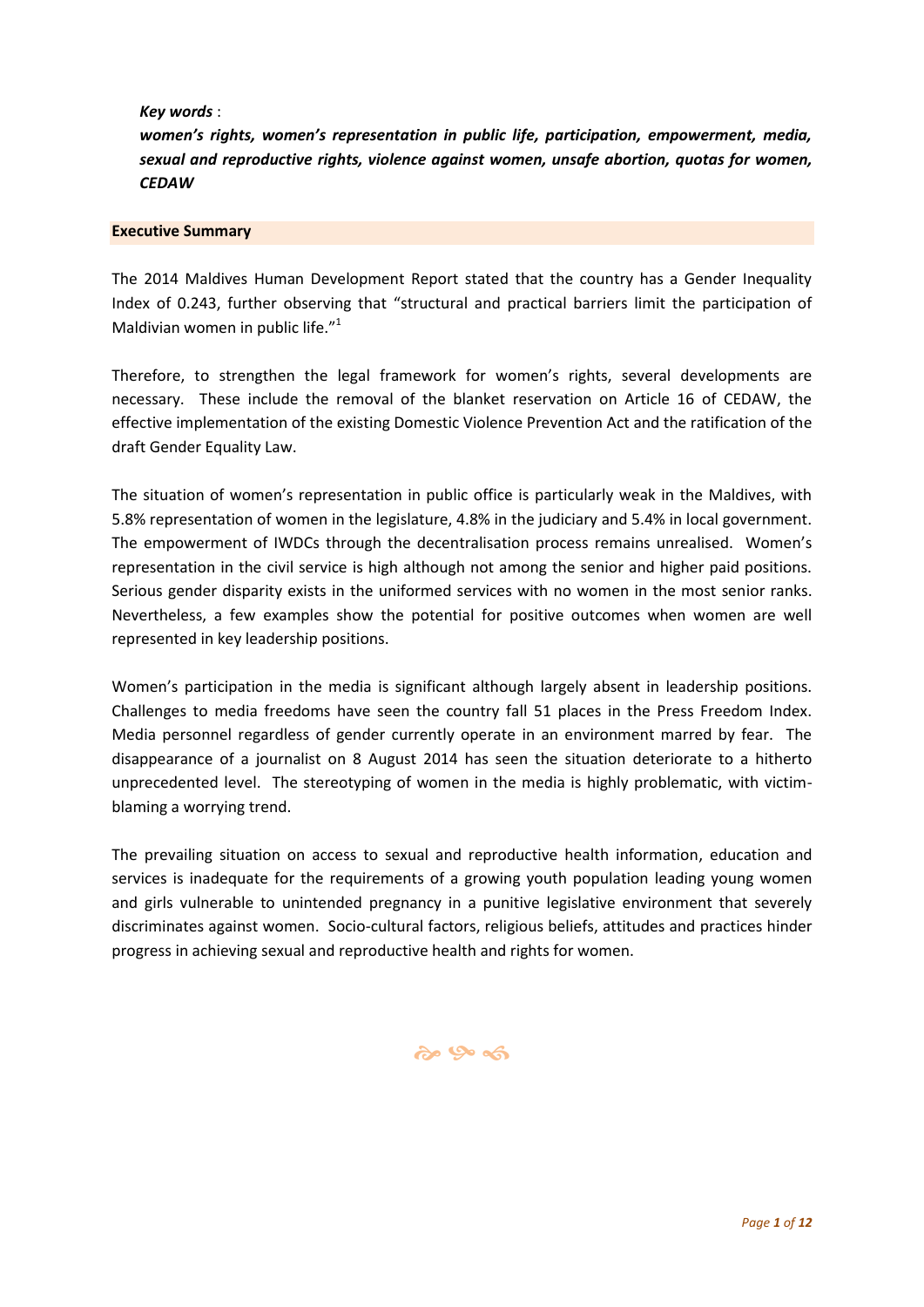#### **The situation of women's empowerment and participation: Issues and Recommendations**

### *1 Legal Framework for Women's Rights*

- *a.* The Maldives continues to retain a blanket reservation on Article 16 of CEDAW. This is despite having accepted the recommendation to lift the reservation during the first UPR cycle in 2011. The situation remains unchanged to date, with no clear information available on progress.
- **b.** The ratification of the Domestic Violence Prevention Act in 2012 criminalising domestic violence was a historic development for women's rights. $2$  The progress on establishing the implementation mechanism of the law has been slow due to inadequate budgetary and resource allocation. There is a need to clarify the scope of the mechanism in the prevailing context. For instance, between the ratification of the law in 2012 to date, the parent ministry for the legislation has undergone restructuring three times over less than three years. The most recent restructuring occurred in July 2014.<sup>3</sup> While recommendations to expedite the implementation of the domestic violence law were accepted by the State during the previous review, there is no substantial progress.
- *c.* An important development is the drafting of a Gender Equality Law. The bill seeks to increase compliance of domestic legislation with CEDAW, supporting temporary special measures to increase women's equitable participation in all areas. $4$  This is a positive development consistent with the recommendation during the previous review to strengthen legislation to promote gender equality. However, a gender equality policy is yet to be determined. Gender mainstreaming has been a policy strategy in the past, although its current status is unclear.

#### **Recommendations**

- *1.* Remove the blanket reservation on Article 16 of CEDAW.
- *2.* Allocate necessary budget and resources to meaningfully implement the Domestic Violence Prevention Act, to improve the de-facto situation of affected women and families.
- *3.* Expedite the process to pass the Gender Equality Law and establish clear policies on gender equality with a focus on gender mainstreaming.

#### *2 Women's Representation in Public Life*

- *a.* Despite accepting recommendations to increase women's representation in public life, no significant improvement has occurred since 2010 in terms of women's representation in key public positions. This applies within senior decision-making posts in the Executive, the Legislature and the Judiciary. Currently, there are 2 women in the 17-member Cabinet.<sup>5</sup> Of the 85 members of the People's Majlis, only 5 are women.<sup>6</sup> Among the 185 sitting judges in the country, only 9 are women with no women represented in the 7 member Supreme Court and just one in the 8 member High Court.<sup>7</sup> Therefore, women's representation in the executive branch of government stands at 11.7%, the legislature at 5.8% and the judiciary at 4.8%, highlighting the serious gender gap that exists at this level.
- **b.** In the local council elections of 2011, a total of 1058 councillors were elected of whom only 58 were women, constituting women's representation at local governance level at 5.4%. $8$  In the January 2014 local council elections, a total of 1094 councillors were elected among whom 60 were women, maintaining the status quo at 5.4%. $9$  An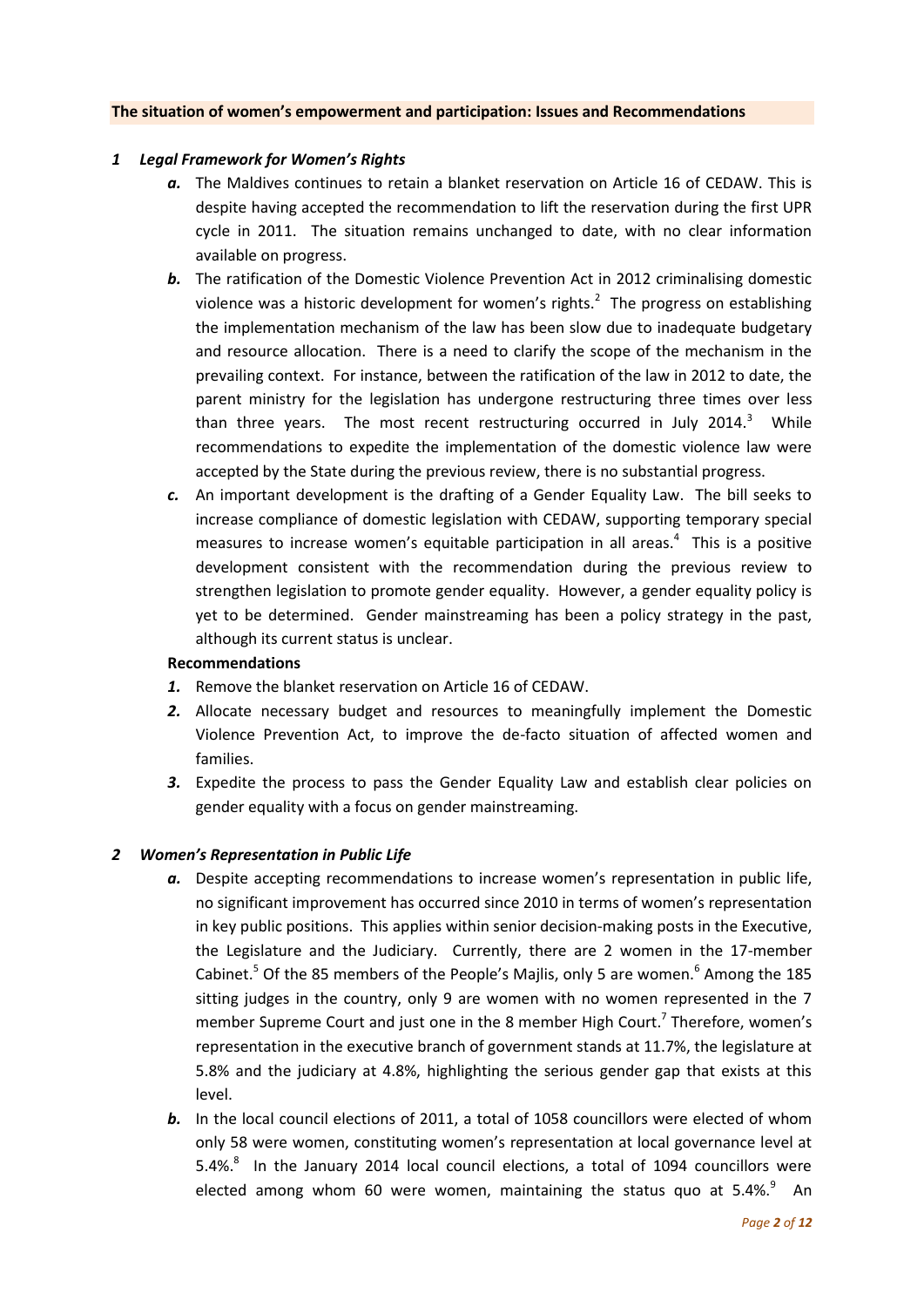observation made in the HRCM rights report suggests that women's support for their right to political participation had risen since 2005, while men's support had dropped from 73% in 2005 to below 58% in 2011. This is a strong influencing factor which explains the above gender disparity.<sup>10</sup>

- *c.* The establishment of IWDCs under the Decentralisation Act 2010 remains a difficult process. Although the first IWDC elections took place in November 2012, information from stakeholders suggests that little progress has been made due to administrative flux and lack of budget and resources. $11$  In March 2014, the government sought to abolish the IWDCs and replace them with Advisory Committees, although the proposed amendment to the law was later withdrawn. $12$  The gridlocked situation of the IWDCs can be construed as indicative of the low political priority given to the empowerment and participation of women in development across island communities. However, the effort by some government institutions to build the capacity of IWDC members is positive. Stakeholders inform that since their election, up to 6 capacity-building activities have been conducted reaching approximately 150 IWDC members.<sup>13</sup>
- *d.* Representation of women in the civil service remains high, with a June 2014 figure showing that there are 12% more women than men in the country's civil service.<sup>14</sup> However, according to the Civil Service Commission's own assessment of figures between 2006 and 2011, women are in the minority at senior management level except for among State attorneys.<sup>15</sup>
- *e.* The gender imbalance in the uniformed services is particularly evident. According to the MNDF, between 2005 and 2012 the institution recruited 4.2% women and 95.8% men.<sup>16</sup> There are no women represented in the senior-most positions of the MNDF. The highest position currently held by a woman is Captain in the Officer Corps, seven ranks below General. In the MPS, recruitment data from 2005 to 2011 shows that 11% were female officers as opposed to 89% male. The highest ranking female officer at the MPS holds the position of Police Inspector, six ranks below Commissioner of Police.<sup>17</sup>
- *f.* To highlight the importance of women's representation in public office in the Maldives, the following positive example is cogent. The legally mandated banking regulator in the country, the MMA, currently has a gender balanced Board of Directors of 6 men and 6 women. Among the 12 Senior Executives of the authority, 8 are women. $^{18}$  On 5 August 2014, the MMA brought into force an internal policy directive to increase maternity leave for female employees to 6 months, which is an initiative that has no precedent in the country. Women's NGO Hope for Women welcomed this development calling on other State institutions to follow suit.<sup>19</sup> This example is a perfect indicator that women in senior positions will bring about positive change towards gender equality and women's empowerment in the Maldives.
- *g.* An issue of concern is the duration of maternity leave in the Civil Service which is the largest State employer. Under the Civil Service Regulations of 2010, the 60 day maternity leave entitlement provided by the Employment Act 2008 was interpreted to be counted inclusive of weekends, which is the only long leave where this rule was applied. $20$  However, in 2013 this rule was amended to be counted exclusive of weekends/holidays, which is an improvement. However, there is still room for improvement in the maternity leave provision in the civil service, consistent with the example of the MMA. It is also notable that currently, the 5 member Civil Service Commission consists of 3 women and 2 men. $^{21}$  In relation to paternity leave, the current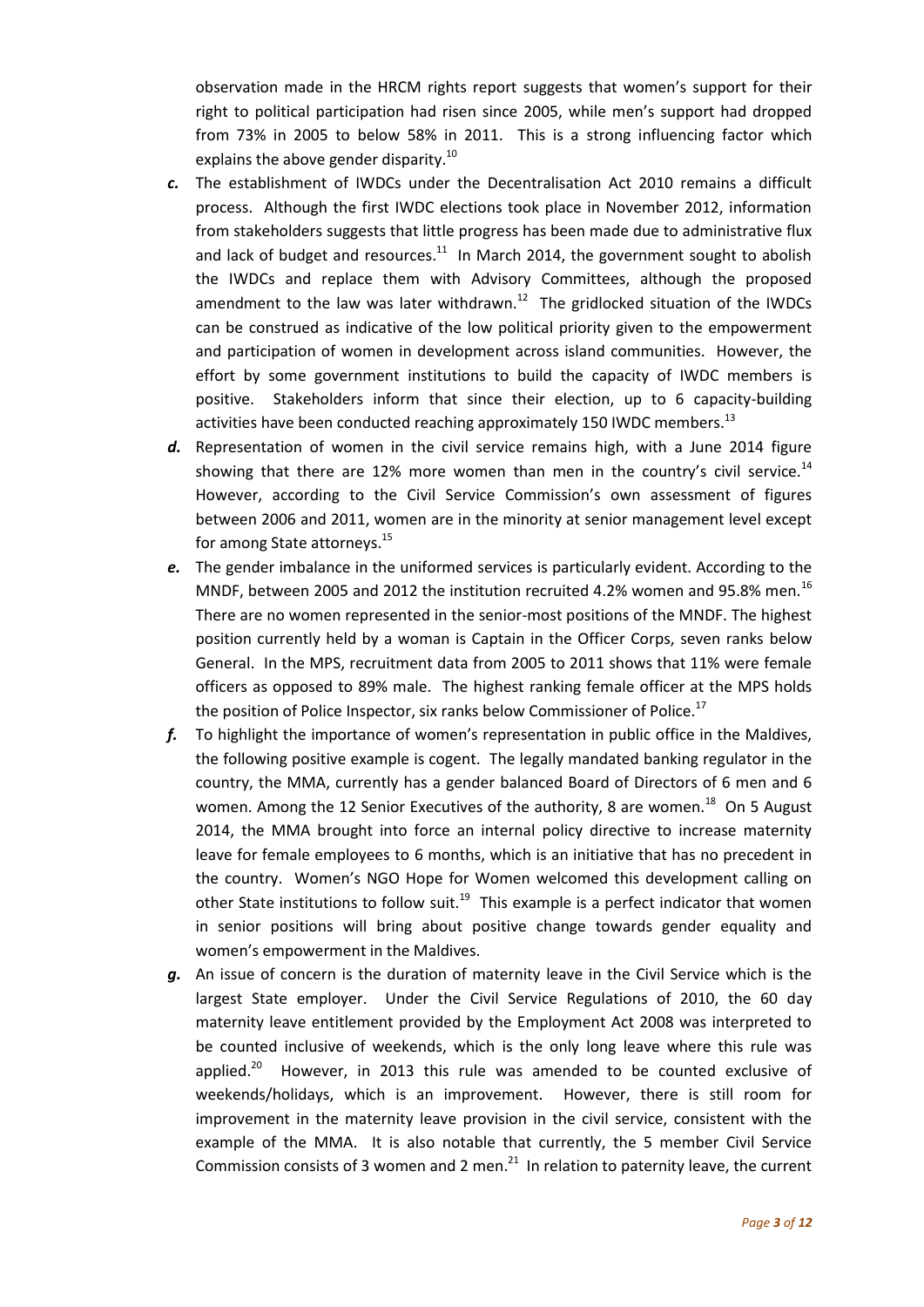provision of 3 days, inclusive of weekends, is completely unacceptable and needs revision. Unpaid long-leave of 1 year is equally available to both men and women.

# **Recommendations**

- *1.* Amend the Political Parties Act 2013 to provide for temporary special measures of a 30% quota for women among candidates running for election to public office, to the People's Majlis and Local Councils.
- *2.* Amend the Decentralisation Act 2010 to include a quota of 30% for women for local council seats.
- *3.* Amend the Decentralisation Act 2010 to facilitate the allocation of adequate resources to IWDCs and create an enabling environment for IWDCs to function fully and effectively.
- *4.* Adopt and/or amend legislation/regulation to support the equitable recruitment of men and women in the uniformed services, with a minimum requirement to facilitate temporary special measures constituting a 30% quota for women.
- *5.* Amend the Employment Act 2008 to increase maternity leave from 30 days to 6 months, and revise the paternity leave to at least 14 days paid leave.<sup>22</sup>

# *3 Women's Representation and Media Freedom*

- *a.* While women's representation in print, online and broadcast media is significant, there is a notable lack of women editors and key decision-makers in the media sector. Stakeholders inform that sex-disaggregated data on the profession is currently not available.
- *b.* There has been a marked setback in the situation of media freedom in the country. The Maldives ranking in the Press Freedom Index fell from 52<sup>nd</sup> in 2010 to 103<sup>rd</sup> in 2013.<sup>23</sup> An alarming recent development is the significant increase of death threats to media personnel including women, with a total of 15 journalists reported to have received such threats. $24,25$  The journalist who reported this issue went missing a few days after its publication, feared abducted near his apartment in the early hours of 08 August 2014.<sup>26</sup> This is an unprecedented development in the Maldives and the first time a journalist is feared to have disappeared. The case has received widespread international attention including from the CPJ, IFJ and the OHCHR.<sup>27,28,29</sup>
- *c.* According to a media threat analysis report produced by the legally mandated Maldives Broadcasting Commission (MBC) in May 2014, the highest threat to media freedom comes from political parties followed by gangs and those holding extreme views and then by the government, in that order.<sup>30</sup> 29% of journalists who participated in the MBC survey reported considering the level of threat faced as endangering their life, while 27% reported feeling reluctant to do their job because of the threats.<sup>31</sup> Therefore, well over half of the respondents felt unsafe to do their work. The 2010 Law Prohibiting Intimidation, use of Dangerous Weapons and Sharp Objects is in force, although no information is available on if the law has been used to protect journalists.

### **Recommendations**

- *1.* Ensure freedom of the media consistent with Constitutional rights, enshrined in Article 28 (freedom of the media) and Article 27 (freedom of expression) of the Maldivian Constitution 2008.
- *2.* Establish an environment of safety and security for media to operate independently, by strengthening investigations into threats against journalists and implementing existing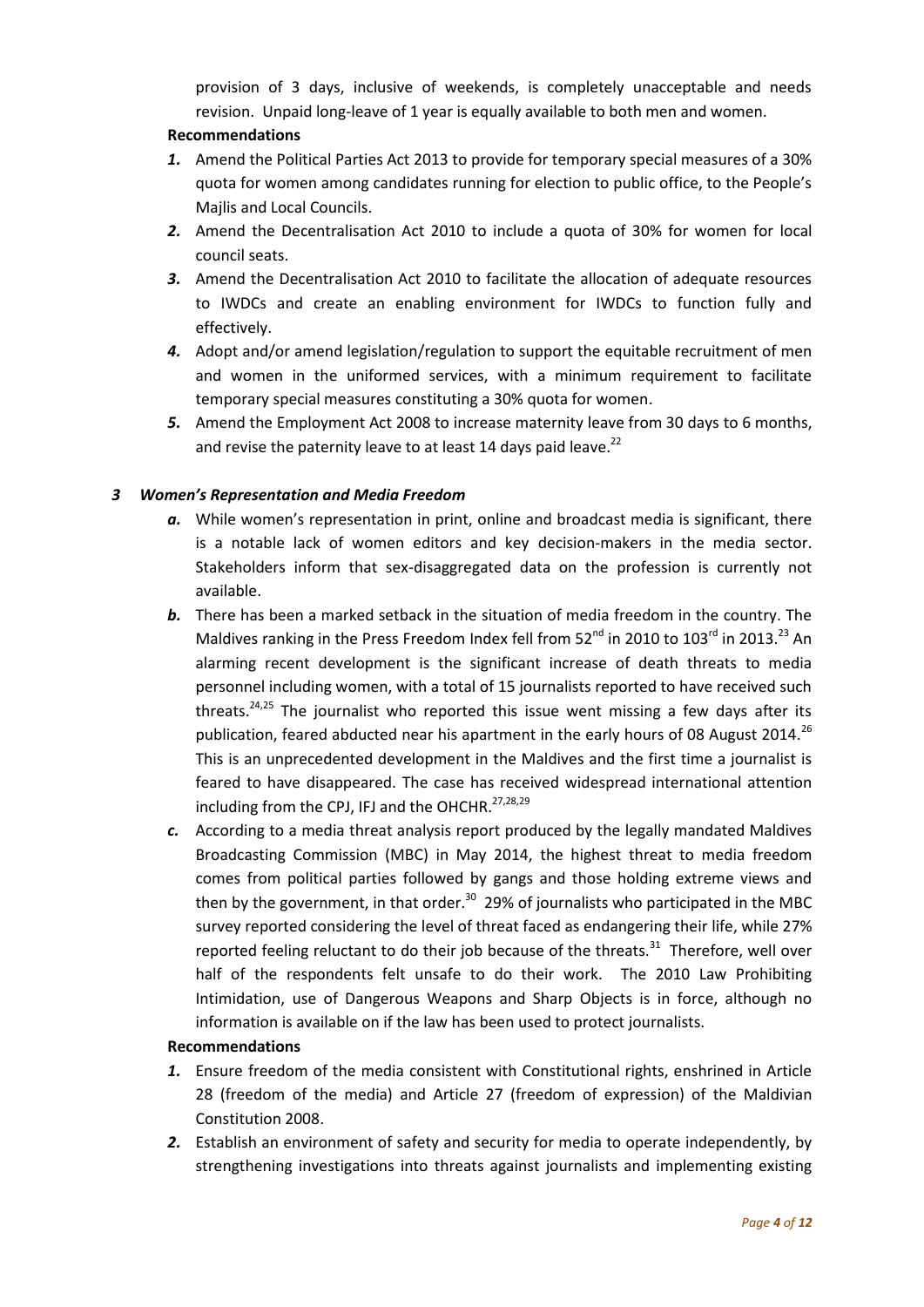laws to create an enabling environment for journalists to conduct their professional work without fear or favour.

- **3.** Invest in professional development opportunities and capacity building for journalists and support the inclusion of women in decision-making positions in the profession.
- *4.* Monitor and assess women's participation in the media by prioritising the collection of sex-disaggregated data when conducting related research.

# *4 Portrayal of Women in the Media, and need for Gender Sensitisation of the Media*

- *a.* Consistent with democratic transition and achieving the Constitutional right to freedom of expression in 2008, media was widely used as a means to disseminate religious information. Often, such content perpetuates a stereotypical and rigidly patriarchal gender role for women. Nevertheless, no regulatory framework exists to monitor such content being disseminated. SHE is a provider of free psychosocial support to women experiencing violence. In the Maldives, such violence mostly occurs due to notions of masculinity and deep patriarchal views. Moreover, SHE has observed that these deeply held beliefs have implications on women's psychosocial well-being. The stereotyping of women maintains the perception that women's place is in the home along with unquestioned obedience to the husband. The HRCM's rights report in both 2005 and 2011 gathered responses to the statement "a good wife always obeys her husband even if she disagrees". Among male respondents in the 2005 survey, 35.4% strongly agreed to this statement while in 2011, the figure had increased to 43.9%. Among female respondents to the same question in 2005, 44.8% strongly agreed while in 2011, this figure had risen to  $52.4\%$ .  $32$
- *b.* Victim-blaming relating to sexual offences towards women is also prevalent in the media. A recent article in Sun Online newspaper suggested that minor female "prostitutes" victimise men, alleging that the Special Measures for Perpetrators of Child Sexual Abuse Act, 2009 opens the doors for minors to abuse the law by making false accusations against men. $^{33}$  The article describes the existence of "extreme cases" of "girls selling their bodies for money", driven by an "addiction" to this behaviour, citing an alleged case of a 17 year old minor. While the article acknowledged that crimes against children must be addressed by the law, it portrayed such girls to be culpable, expressing concern that no action is taken against them which allegedly increases the problem. Moreover, it argued that the law victimised and punished the men involved, destroying the reputation of innocent men and called for the law to be amended. The Sun article sparked outrage from women's NGO, Hope for Women.<sup>34</sup> The MBC has a Guideline on Protecting the Rights of Women in Broadcasting, although this does not address the issue of victim-blaming.<sup>35</sup> The legally mandated MMC has a code of practice setting acceptable reporting standards, along with a specific reporting guideline on children.<sup>36</sup>
- *c.* According to the MBC, the organisation conducted its first gender sensitisation workshop for media personnel in 2014, with approximately 18 participants.<sup>37</sup> This is a positive development and more knowledge building for media personnel is necessary.

### **Recommendations**

*1.* Incorporate gender sensitisation and knowledge building on women's rights and sexual and reproductive rights into professional training courses for media personnel at all levels, from university media study courses to professional development training provided by all State institutions.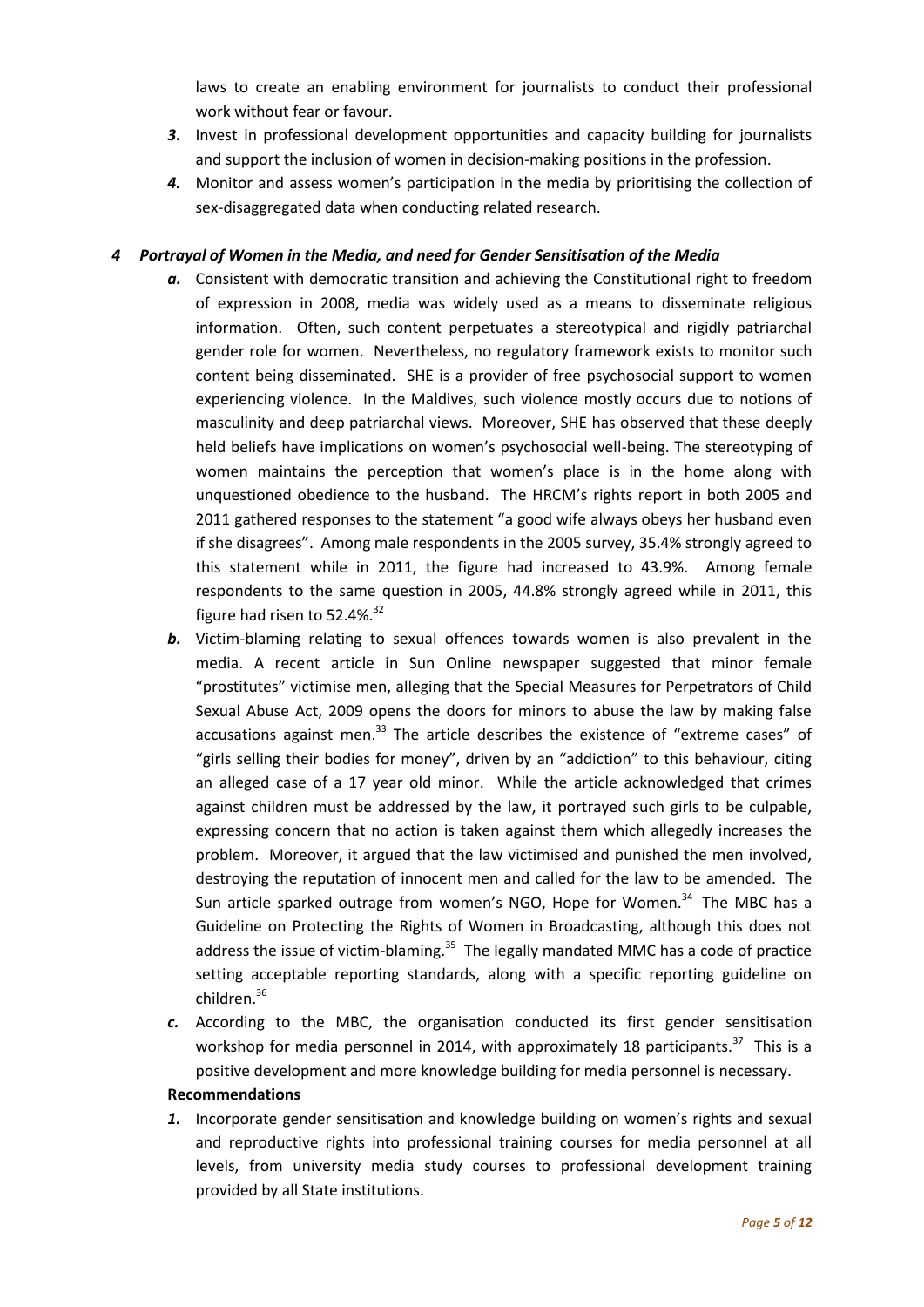- *2.* Provide necessary budgetary resources and significantly empower the MMC and the MBC to exercise their oversight function to address issues, and also to build capacity of media personnel in issue sensitive and ethical journalism to address gender stereotyping and victim-blaming of girls and women.
- *3.* Amend and strengthen the MBCs June 2012 Guideline on Protecting the Rights of Women in Broadcasting, to address the issue of victim-blaming in the media.

## *5 Access to Sexual and Reproductive Health Knowledge and Services*

- a. It is widely claimed that the Maldives is an MDG+ country, and has "fully achieved" MDG5.<sup>38</sup> This is a misleading statement. Although MDG5-A to reduce maternal mortality has been achieved, MDG5-B on universal access to reproductive health is not achieved. Worrying indicators include the unusual finding that in the Maldives, unlike most other countries, contraceptive prevalence is lower among the more educated. The MDHS 2009 preliminary report observed that use of modern methods was 36% among women with no education, and 21% among women with more than secondary education.<sup>39</sup> Related concerns include a dearth of adolescent sexual and reproductive health education in the school curriculum; general reluctance to support and/or adopt adolescent sexual and reproductive health programmes; and a reluctance to acknowledge or address the socially taboo issue of pregnancy outside marriage, which is also illegal.<sup>40,41</sup>
- **b.** The existing situation on lack of access to sexual and reproductive health information, education and services is a major concern. Maldives has a high youth demographic and envisages the growth of the proportion of the female population aged 15-49 over the next  $30$  years.<sup>42</sup> Significant improvement is required to increase women's empowerment and capacity to claim their sexual and reproductive rights. According to the HDR 2014, the reproductive health dimension of the GII showed the most significant disparity between the capital island Male' and the atolls.<sup>43</sup> This highlights the urgency to provide adequate facilities and access to sexual and reproductive health information, education and services in the greater part of the country, outside Male'. As a limited service provider in Male', SHE has attended to 1717 telephone queries from January-August 2014, providing confidential family planning counselling remotely. A significant number of these calls are from the atolls, indicating the need for this service.
- *c.* In the Maldives' socio-cultural context, there are significant challenges to providing adolescent sexual and reproductive health education to school age children and young adults. Ample evidence exists, including the finding of the Reproductive Health Survey in 2004 that Maldivian youth were generally sexually active prior to marriage. $44$ However, the capacity to address such issues is limited. A 2011 UNFPA study on reproductive health knowledge and behaviour among young unmarried women revealed the prevalence of the issue of pregnancy outside marriage and unsafe abortion practices. The issue was also observed in the HRCMs 2012 rights report, which found that nearly "a quarter of women and 15.9% of men knew someone who had had an illegal abortion".<sup>45</sup> Given the prevailing punitive legal consequences of pregnancy outside marriage in the Maldives, this is hugely problematic.
- d. In the religious context of the Maldives, sex outside marriage is illegal and pregnancy outside marriage is dealt harshly under the law. According to the existing legal framework, sex outside marriage or "zina" or "adultery", is punishable with public flogging (or *hadd*) and house arrest for one year for women. For men, the punishment involves public flogging and a one year sentence of banishment. In the case of minors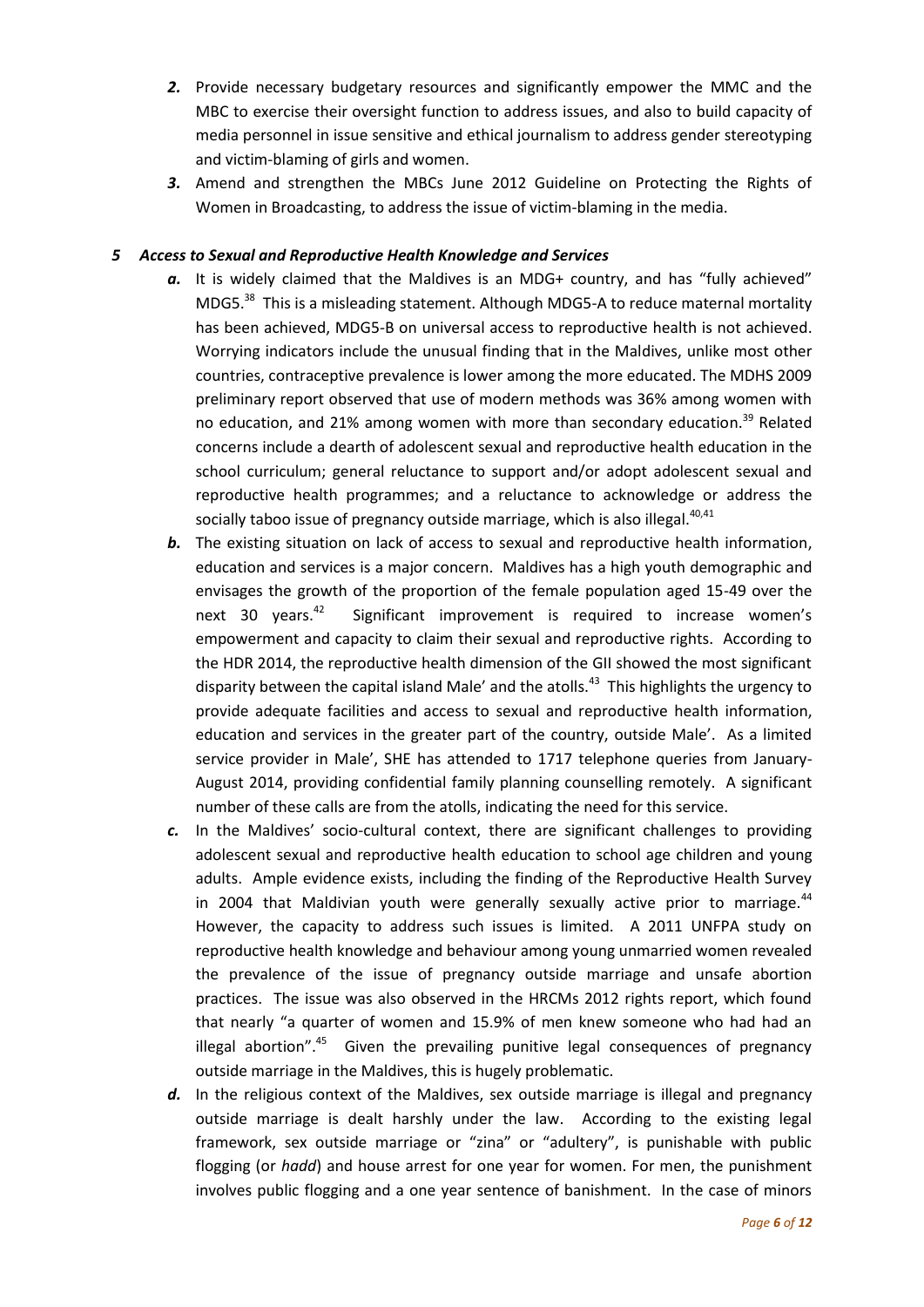under the age of eighteen who are convicted of "zina", proven as a result of pregnancy outside marriage or confession, the flogging sentence is deferred until the age of eighteen. In the current legislative environment, the burden of guilt in such cases is placed by default, on the woman who becomes pregnant. Proof of guilt by the man requires either a confession or eye-witness statements by four adult men, and a woman's witness statement is not permitted. Data from the Criminal Court between 2005 and 2011 on *hadd* punishment for adultery shows that 85% of cases were women and 15% men, which highlights the significant gender disparity. $46$  In 2013, the case of a 15 year old rape victim sentenced to flogging by the Juvenile Court attracted international attention, following which the sentence was repealed by the High Court. $47$ 

*e.* Despite the above noted factors, there is reluctance by the authorities to acknowledge these sensitive issues. For instance, the MDHS 2009 found that 95% of women between the ages of 15-19 "are not sexually active", stating that "pregnancies among teenagers in Maldives are rare".<sup>48</sup> The findings of UNFPA's reproductive health knowledge and behaviour study conflicts with these statements, having observed from hospital records over a period of 1 year, 41 suspected and established cases of unintended pregnancy among unmarried girls and young women.<sup>49</sup> The majority of these cases were among women between 18-24 years. The qualitative assessment revealed young women's experiences of accessing illegal and unsafe abortions both in country and outside due to unintended pregnancy outside marriage. The findings of the study support an earlier report on unsafe abortion practices in the Maldives, conducted by the NGO, IPPF. $^{50}$ There is a serious need to assess the prevalence of unsafe abortion practices in the Maldives in order to effectively address this public health issue affecting women and girls.

### **Recommendations**

- *1.* Establish and strengthen public health facilities to provide community-based, accessible, professional and confidential sexual and reproductive health information, education and services for young people, prioritising communities in the atolls and younger adolescents.
- **2.** Revise the core school curriculum to significantly increase and improve age-appropriate adolescent sexual and reproductive health education to prepare and empower young people to attain good physical and mental health and well-being through adolescence and young adulthood.
- *3.* Develop and disseminate relevant sexual and reproductive health education materials, specifically for adolescent girls and young women.
- *4.* Incorporate sexual and reproductive health awareness as a public health priority within relevant policies, including the Health Master Plan and Youth Health Strategy, specifically targeted to support the adolescent and youth population.
- *5.* Establish a baseline on the prevalence of unsafe abortion practices in the country and formulate relevant public health legislation to address identified issues.

### *6 Situation on Violence Against Women*

*a.* The 2007 study entitled Women's Health and Life Experiences brought to light the serious situation of violence against women in the Maldives, showing that 1 in 3 women experiences physical and/or sexual violence at some point in her life.<sup>51</sup> 1 in 5 women in the same age range experiences physical and/or sexual violence by an intimate partner and 1 in 8 women reported experiencing childhood sexual abuse before the age of 15. $52$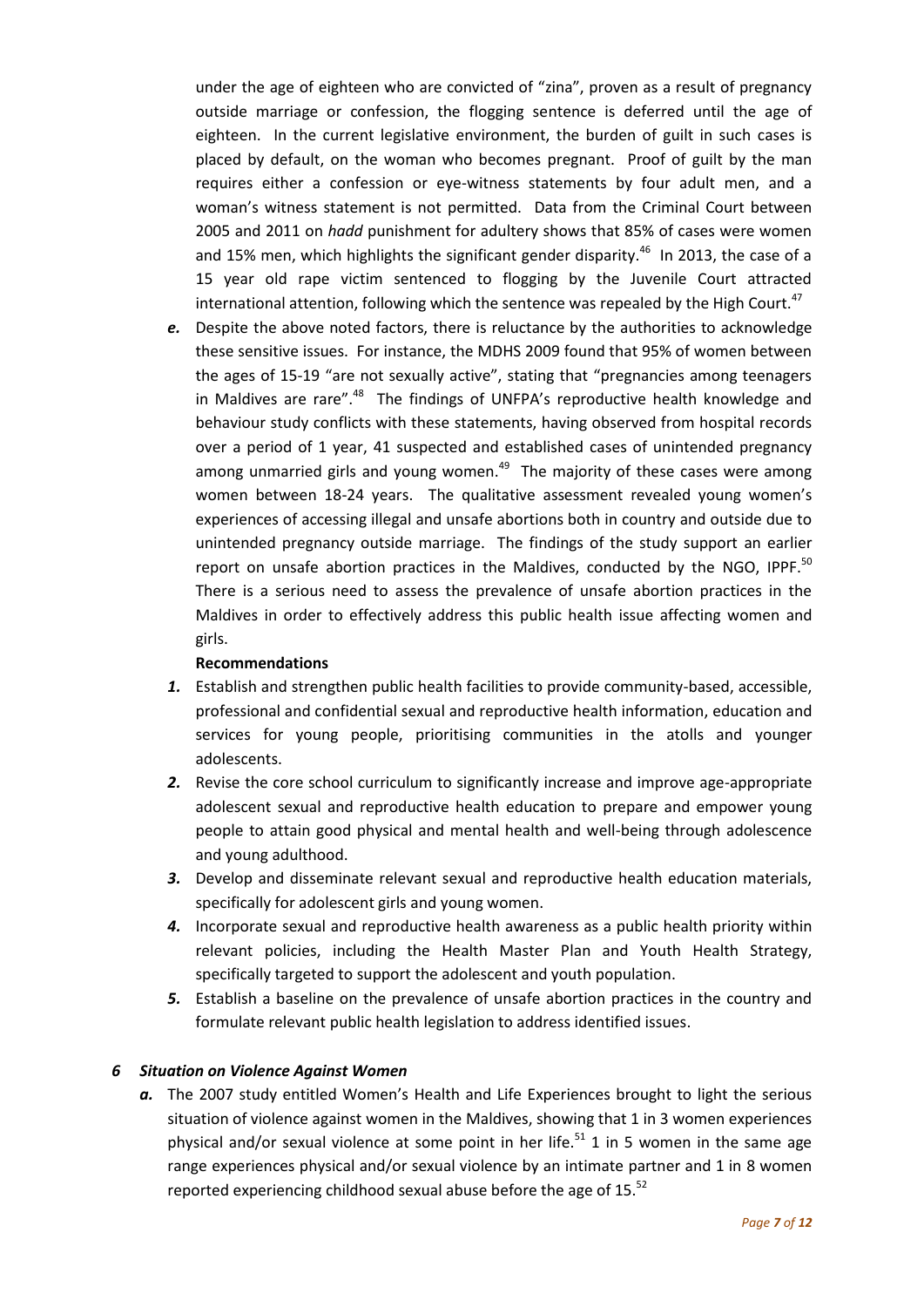- **b.** More recent findings relating to the prevalence among women who consider violence against women justified, is alarming. In the MDHS 2009, respondents were presented with 5 scenarios and asked if any situation justified violence from their husbands. The survey found that 31% of women (of all age-groups) responded that in at least 1 of the suggested scenarios, a husband was justified in beating his wife.<sup>53</sup> It is notable that this figure is over 40% among the 15-19 year cohort.<sup>54</sup>
- *c.* In 2005 and 2012 the HRCM produced two baseline surveys on knowledge and perception of human rights in the Maldives, entitled The "Rights" Side of Life. The 2012 report explains that attitudes about violence against women by a spouse had shifted over the years and according to this latest report, "now more women than men consider it inappropriate for men to hit their wives."<sup>55</sup> According to this report, 61.5% of male respondents in the 2005 survey agreed that they should not hit their wives, but this figure had dropped to 50.3% in the latest survey.<sup>56</sup> This development is cause for concern, and is indicative of the increase of religious conservative views which undermine the status of women. The report also notes that while the majority of respondents' opinion was that men were not justified in hitting women, if the reason for hitting was due to "going against Islam", it was justified. In this situation, 67% of women and 54.7% men felt violence was justified against a wife if she is considered to have contravened Islam.<sup>57</sup>
- d. When the above figures are viewed in light of a more recent women's survey conducted by UNDP, the situation becomes even more convoluted. The Maldivian Women's Vision survey consulted women across the country, to assess their concerns and aspirations at the personal, community and national levels. The report looked at the top 10 concerns and aspirations at each level, and found that the *topmost* personal concern for a staggering 75% of respondents was, violence against women.<sup>58</sup> The remaining nine personal concerns of women are worthy of note in order of priority to help complete the spectrum of concerns :

not having own space or housing (73%), lack of education opportunities (67%), challenges to accessing justice (55%), few qualified elected representatives (48%), drug users in the family (47%), limited access to quality healthcare (47%), limited support to start a business (42%), limited access to technical training (42%), low family support (42%), inadequate basic services (42%) and lastly, limited recreation facilities (42%).<sup>59</sup>

When the concerns are juxtaposed with the top 10 personal aspirations, the list is headed by the aspiration for good health. This is followed by self-sufficiency, education, own housing, absence of threat of violence, drugs free family, non-discrimination, family support through life, affordable legal aid, a united community and lastly, access to recreation. When these concerns and aspirations are viewed side by side, it is evident that a host of developmental issues cohere to impact the de-facto situation of Maldivian women, with violence against women being a leading concern that affects their well-being.

- *e.* Since the passage of the Domestic Violence Prevention Act in 2012, the process of establishing the enforcement mechanism of the law has been slow. According to the FPA, created as the oversight body to monitor implementation of the legislation, a total of 15 protections orders were issued by the Family Court during 2013 and August 2014. From January 2013 to July 2014, a total of 66 domestic violence cases were reported to the FPA, with a significant rise of cases in 2014. In percentage terms, the perpetrators of domestic violence were 80% male and 20% female.<sup>60</sup>
- *f.* The need to establish women's shelters for victims of violence including domestic violence remains an intermittently raised concern at policy level, but unrealised goal. According to the Maldives Combined  $4<sup>th</sup>$  and  $5<sup>th</sup>$  Periodic Report to the CEDAW Committee in December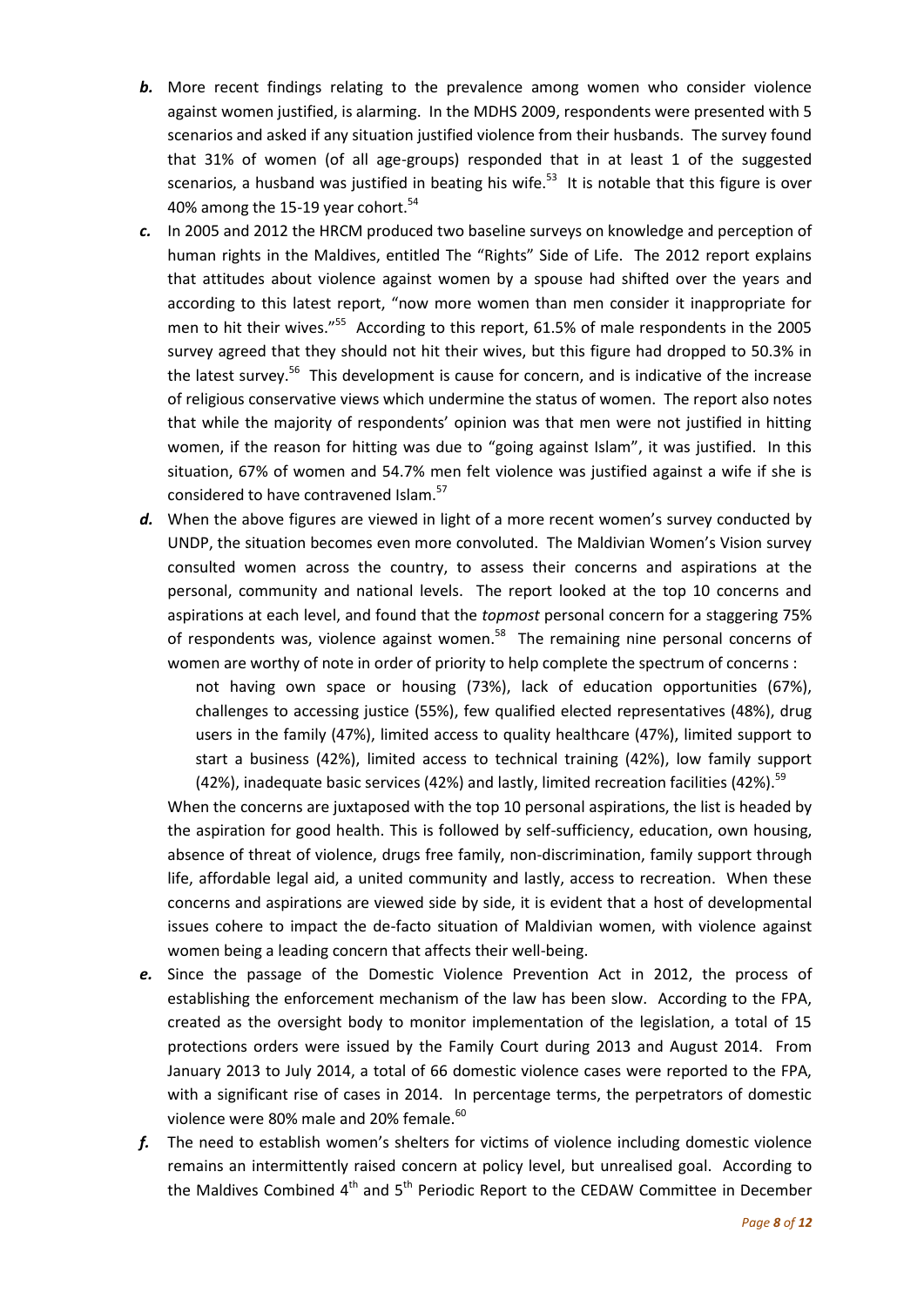2012, "there are no safe houses for abused women" at present, although "[work] is under way to open the safe shelter in Villingili island.<sup>61</sup> Enquiries to obtain an update of the status from stakeholders suggest that the Villingili shelter is not a dedicated service for women and not entirely functional to serve this purpose.

# **Recommendations**

**.** 

- *1.* Establish safe, effective and easy reporting protocols for victims of violence to seek assistance, and strengthen the existing reporting mechanism.
- *2.* Conduct gender sensitisation and domestic violence awareness activities to law enforcement officers, judges, members of parliament as well as media personnel to educate and increase awareness of the underlying issues and root causes of gender based violence, including domestic violence.
- *3.* Expedite the work of establishing effective and functional women's shelters for victims of gender based violence, including domestic violence.
- *4.* Establish an effective legal aid mechanism to support victims of gender based violence, including domestic violence, in need of legal assistance to access judicial redress.
- *5.* Develop, disseminate and utilise communications and educational material which provides explanations that support the equal position of men and women within Islam underpinned by a message of non-violence in the family and toward women.
- *6.* Strengthen the referral system for victims of gender based violence, including domestic violence to access medical services, including sexual and reproductive health services and psychosocial support services.

<sup>10</sup> The "Rights" Side of Life, HRCM / UNDP, 2011, pg.2

<sup>1</sup> Maldives Human Development Report 2014, Ministry of Finance & Treasury/UNDP, pg.29-30

<sup>2</sup> *UN Women welcomes the passage of the Domestic Violence Bill in the Maldives*, UN Women, 15 April 2012, [http://www.unwomen.org/en/news/stories/2012/4/un-women-welcomes-the-passage-of-the-domestic](http://www.unwomen.org/en/news/stories/2012/4/un-women-welcomes-the-passage-of-the-domestic-violence-bill-in-the-maldives)[violence-bill-in-the-maldives](http://www.unwomen.org/en/news/stories/2012/4/un-women-welcomes-the-passage-of-the-domestic-violence-bill-in-the-maldives) [accessed : 05 September 2014]

 $3$  President establishes the Ministry of Law and Gender, The President's Office, Maldives, <http://www.presidencymaldives.gov.mv/Index.aspx?lid=11&dcid=14538> *and*

President changes the Ministry of Health and Gender to the Ministry of Health,

<http://www.presidencymaldives.gov.mv/Index.aspx?lid=11&dcid=14534> [accessed : 14 September 2014] <sup>4</sup> Laying the Groundwork for Gender Equality in the Maldives – 2012, Asian Development Bank, December 2012, [http://www.adb.org/themes/gender/gdcf-case-studies/laying-groundwork-gender-equality-maldives,](http://www.adb.org/themes/gender/gdcf-case-studies/laying-groundwork-gender-equality-maldives) [accessed : 05 September 2014]

<sup>5</sup> The Cabinet, Government of Maldives, 2014[, http://www.presidencymaldives.gov.mv/Index.aspx?lid=16](http://www.presidencymaldives.gov.mv/Index.aspx?lid=16) [accessed : 06 September 2014]

 $6$  Maldives Human Development Report 2014, Ministry of Finance & Treasury/UNDP, pg.30

<sup>&</sup>lt;sup>7</sup> Judicial Services Commission, List of Judges, Updated 07/08/2014, <u>http://jsc.gov.mv/jlist/index.html</u> [accessed : 06 September 2014]

<sup>8</sup> Maldives Human Development Report 2014, Ministry of Finance & Treasury/UNDP, pg.30

 $^{9}$  Data obtained from the Elections Commission of Maldives, personal communication, 07 September 2014

<sup>11</sup> *Women's Development Committees elected amid low turnout*, Minivan News, 10 November 2012, <http://minivannews.com/news-in-brief/womens-development-committees-elected-amid-low-turnout-47060> [accessed : 08 September 2014]

<sup>12</sup> *Government proposes abolishing Women's Development Committees*, A Nazeer, Minivan News, 30 March 2014, [http://minivannews.com/politics/government-proposes-abolishing-women%E2%80%99s-development](http://minivannews.com/politics/government-proposes-abolishing-women%E2%80%99s-development-committees-81252)[committees-81252,](http://minivannews.com/politics/government-proposes-abolishing-women%E2%80%99s-development-committees-81252) [accessed : 08 September 2014]. Also, direct communication with stakeholders.

<sup>&</sup>lt;sup>13</sup> Direct communication, Ministry of Law and Gender, 09 September 2014

<sup>14</sup> *Women exceed men by 12 percent in civil service*, Sun Online, 19 June 2014, <http://www.sun.mv/english/22931> [accessed : 06 September 2014]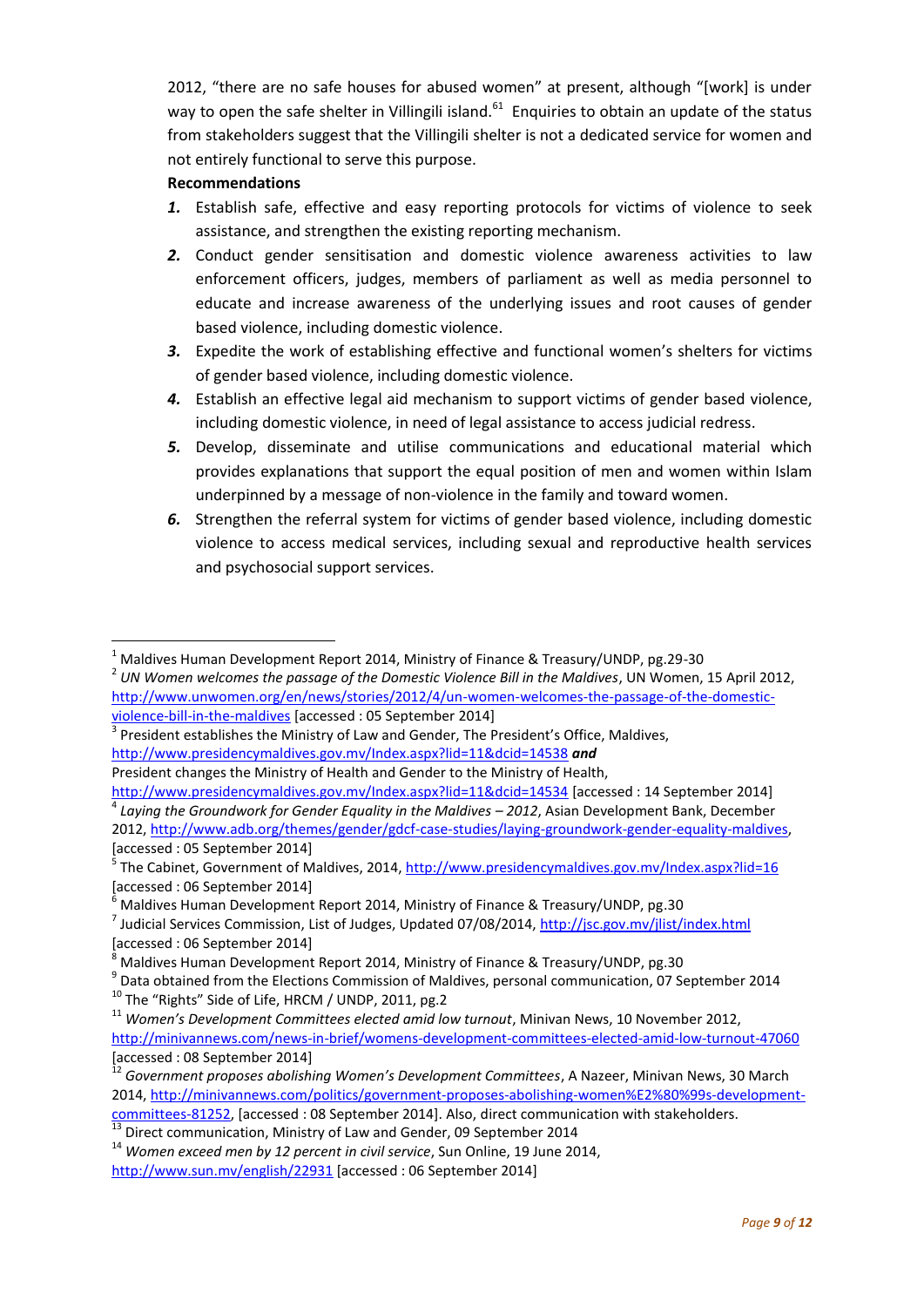<sup>15</sup> Maldives Civil Service Statistics, June 2011, [http://en.csc.gov.mv/2011/08/25/maldives-civil-service](http://en.csc.gov.mv/2011/08/25/maldives-civil-service-statistics-june-2011/)[statistics-june-2011/](http://en.csc.gov.mv/2011/08/25/maldives-civil-service-statistics-june-2011/) [accessed : 06 September 2014]

<sup>16</sup> Maldives NGO Shadow Report to the CEDAW Committee, Hope for Women NGO, 30 September 2012, pg.58 [http://www2.ohchr.org/english/bodies/cedaw/docs/ngos/HopeForWomen\\_MaldivesForPSWG.pdf,](http://www2.ohchr.org/english/bodies/cedaw/docs/ngos/HopeForWomen_MaldivesForPSWG.pdf) [accessed : 05 September 2014]

 $17$  Ibid: pg.57

**.** 

<sup>18</sup> Maldives Monetary Authority, About MMA, [http://www.mma.gov.mv/mma.php,](http://www.mma.gov.mv/mma.php) [accessed : 07 September 2014]

<sup>19</sup> *On the MMA's policy decision to provide 6 months maternity leave*, Hope for Women NGO, 24 July 2014, [http://hopeforwomen.org.mv/wp-content/uploads/2014/07/Press-Statement-HFW-24-july-2014.pdf,](http://hopeforwomen.org.mv/wp-content/uploads/2014/07/Press-Statement-HFW-24-july-2014.pdf) [accessed : 06 September 2014]

 $<sup>1</sup>$  Maldives NGO Shadow Report to the CEDAW Committee, Hope for Women NGO, 30 September 2012, pg.7</sup> [http://www2.ohchr.org/english/bodies/cedaw/docs/ngos/HopeForWomen\\_MaldivesForPSWG.pdf,](http://www2.ohchr.org/english/bodies/cedaw/docs/ngos/HopeForWomen_MaldivesForPSWG.pdf) [accessed : 05 September 2014]

21 Members of the Civil Service Commission,<http://www.csc.gov.mv/commissionmembers> [accessed : 07 September 2014]

<sup>22</sup> Protect the future : Maternity, paternity and work, Decent Work, International Labour Organisation, (undated), [http://www.ilo.org/wcmsp5/groups/public/---dgreports/---](http://www.ilo.org/wcmsp5/groups/public/---dgreports/---gender/documents/publication/wcms_106262.pdf)

[gender/documents/publication/wcms\\_106262.pdf](http://www.ilo.org/wcmsp5/groups/public/---dgreports/---gender/documents/publication/wcms_106262.pdf) [accessed : 16 September 2014]

<sup>23</sup> Press Freedom Index, Reporters without Borders, 2010 - 2013

[http://en.rsf.org/spip.php?page=classement&id\\_rubrique=1034,](http://en.rsf.org/spip.php?page=classement&id_rubrique=1034) [accessed : 04 September 2014]

<sup>24</sup> 15 journalists receive death threats over gang reporting, Ahmed Rilwan, Minivan News Online, 04 August 2014,<http://minivannews.com/crime-2/15-journalists-receive-death-threats-over-gang-reporting-89404>

[accessed : 04 September 2014]

<sup>25</sup> *Politicians, gangs and religious extremists threaten media freedom*, Ahmed Rilwan, Minivan News Online, 01 May 2014

<http://minivannews.com/politics/politicians-gangs-and-religious-extremists-threaten-media-freedom-83908> [accessed : 05 September 2014]

<sup>26</sup> Dedicated web page to missing journalist Ahmed Rilwan, VNews, Maldives, August 2014,

<http://www.vnews.mv/tags/rilwan/> [accessed : 05 September 2014]

<sup>27</sup> Journalist feared abducted in the Maldives, CPJ, 19 August 2014, <u>https://cpj.org/2014/08/journalist-feared-</u> [abducted-in-the-maldives.php#more](https://cpj.org/2014/08/journalist-feared-abducted-in-the-maldives.php#more) [accessed : 5 September 2014]

<sup>28</sup> Press briefing notes on Thailand and Maldives, UN Office of the High Commissioner for Human Rights, 19 August 2014[, http://www.ohchr.org/EN/NewsEvents/Pages/DisplayNews.aspx?NewsID=14954&LangID=E](http://www.ohchr.org/EN/NewsEvents/Pages/DisplayNews.aspx?NewsID=14954&LangID=E)

[accessed : 5 September 2014]

 $29$  Maldives Journalist Ahmed Rilwan still missing one month on, IFJ, 08 September 2014,

[http://www.ifj.org/nc/news-single-view/backpid/33/article/maldives-journalist-ahmed-rilwan-still-missing](http://www.ifj.org/nc/news-single-view/backpid/33/article/maldives-journalist-ahmed-rilwan-still-missing-one-month-on/)[one-month-on/](http://www.ifj.org/nc/news-single-view/backpid/33/article/maldives-journalist-ahmed-rilwan-still-missing-one-month-on/) [accessed : 12 September 2014]

 $30$  Threat Analysis Report, Maldives Broadcasting Commission, May 2014, pg.8

 $31$  Ibid: pg.9

<sup>32</sup> The "Rights" Side of Life, HRCM / UNDP, 2011, pg.44

<sup>33</sup> *Accusations from prostitutes make men "sexual deviants*" [headline translation], Ahmed Azif, Sun Online, 02 June 2014,<http://www.sun.mv/42269> [accessed : 05 September 2014]

<sup>34</sup> *Press Statement over the Concern of Media Portrayal of Domestic Violence*, Hope for Women NGO, 04 June 2014,<http://hopeforwomen.org.mv/wp-content/uploads/2014/06/Press-Statement-Hope-for-Women.pdf>  $[accessed : 05 September 2014]$ 

<sup>35</sup> Guideline on the Protection of Women in Broadcasting, MBC, June 2012,

<http://www.broadcom.org.mv/home/images/upload/Guideline%20Women%20eng.pdf> [accessed : 07 September 2014]

<sup>36</sup> Maldives Media Code of Ethics, MMC, http://www.mmc.org.mv/v2/en/Downloads.aspx [accessed : 16 September 2014]

<sup>37</sup> Direct communication, MBC, 10 September 2014

<sup>38</sup> Millennium Development Goals, Maldives Country Report 2010, Ministry of Finance and Treasury, pg.18, [http://planning.gov.mv/mdg/MDG%20report%20final%20\(july%2011\).pdf](http://planning.gov.mv/mdg/MDG%20report%20final%20(july%2011).pdf) [accessed : 08 September 2014]

Maldives Demographic and Health Survey 2009 – Preliminary Report, Ministry of Health and Family, Maldives / ICF Macro, USA, March 2010, pg.10